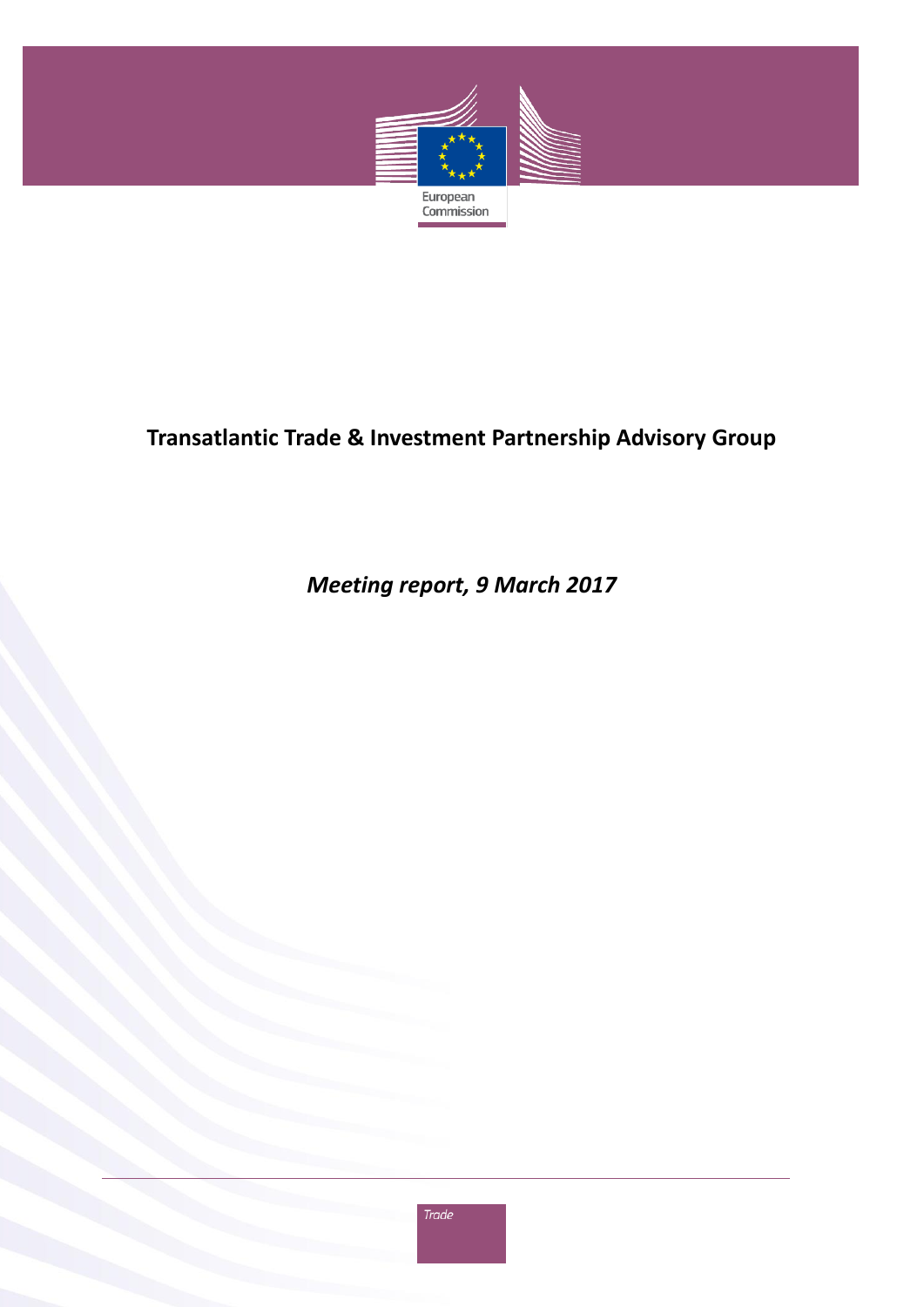### **1. Update on state of play of the negotiations**

The Chair set out the work completed with the former US Administration on TTIP, leading up to the joint public report issued in January  $2017<sup>1</sup>$ . No formal engagement on TTIP has taken place with the new US Administration, and the negotiations are on hold.

He summarised the content of this report, noting that good progress had been made in all areas during the fifteen rounds of negotiation. Positions were stable on non-agricultural market access, but sensitive tariff lines had not yet been discussed. Significant differences remained on agricultural market access, procurement and geographical indications. Services negotiators had considered each other's offers in detail but not progressed to a further exchange. On rules of origin, good progress had been made in most areas. In the regulatory area, good discussions had taken place on sectors between regulators on both sides throughout 2016, and the EU wishes to maintain this positive dynamic beyond the TTIP negotiations. In the case of pharmaceuticals, the EU and US agreed to update the existing Mutual Recognition Agreement on Good Manufacturing Practices. On horizontal regulation cooperation and good regulatory practices, both sides were approaching the understanding that the result would need to respect the differences between the two systems and operate only by mutual agreement. Meanwhile, in the areas of Sanitary and Phytosanitary rules (SPS) and Technical Barriers to Trade (TBT), discussions encountered similar challenges to those experienced by both sides in the World Trade Organisation (WTO) format. Finally, in the rules area, some chapters were almost ready to be concluded, notably in the case of Small and Medium Enterprises (SMEs). On investment, detailed discussions had taken place on the EU's reform proposals for investment protection and the Investment Court System, but significant gaps remained between the positions of both sides. Important chapters such as sustainable development and energy and raw materials required considerable further work.

The following points were raised in discussion:

 Several members noted the potential value of seeking **greater US cooperation in international regulatory fora**, such as the UNECE for cars regulations, though one cautioned that if this had been difficult to achieve with the previous Administration it is unlikely to get easier. The Chair explained that the pharmaceuticals MRA had existed since the 1990s and so provided a legal basis for improved cooperation, whereas this was not true for other areas. However, nothing prevents work continuing between EU and US regulators to cooperate, for example in UNECE, where finding a way for the US to implement Global Technical Regulations (GTRs) is arguably more important than the equivalence discussions under TTIP. Ideas about ex-ante

 $\overline{a}$ 1 <http://trade.ec.europa.eu/doclib/press/index.cfm?id=1613>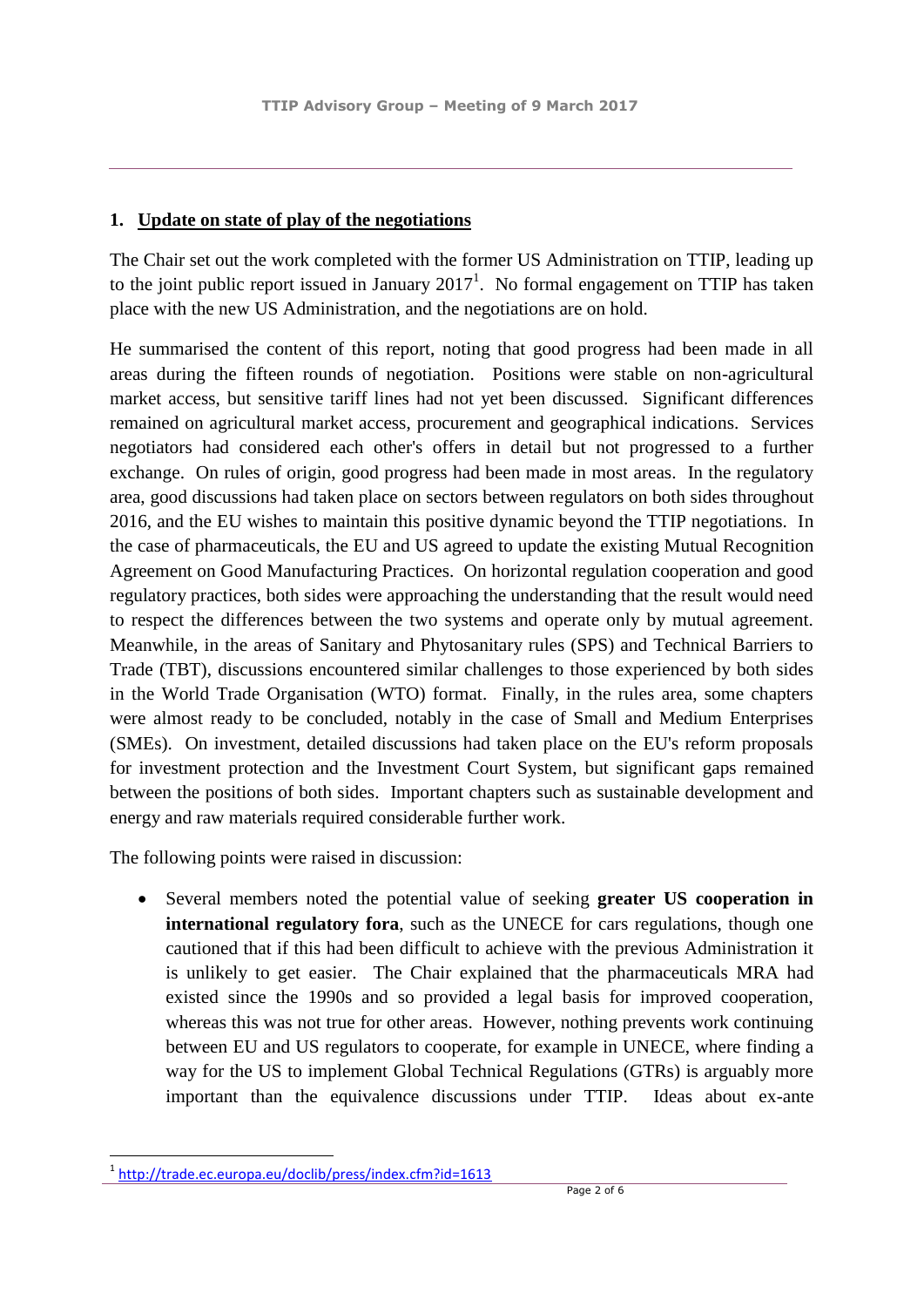cooperation on new regulations are also still relevant, subject to the views of the new US Administration.

- One member asked whether the **state of the negotiations** in January would be "frozen", and if it could be a starting point for fresh discussions in the future. The Chair explained that both teams finished their work by confirming which documents reflect the final state of play between both sides. In some cases this is a draft consolidated text, and in others it is EU and US proposals. So there is a mutually agreed record of where the negotiations were left. Whether this would be binding on a future negotiating team is an open question.
- One member inquired what value for the deal as a whole was represented by the **public procurement** chapter, which had not made significant progress. The Chair noted that meaningful new market access to US public procurement was a fundamental EU objective.
- One member asked how Member States reached the decision not to pursue **endgame discussions** in autumn 2016. The Chair referred to the Bratislava Trade Ministers' meeting in September 2016, in which Member States felt that the US was unlikely to show sufficient flexibility on EU priorities including public procurement, maritime services and Geographical Indications, therefore it was not worth pressing to move into endgame negotiations.
- One member asked for more information about progress on **investment** and the EU reforms during the TTIP negotiations. The Chair confirmed that there were detailed discussions of the EU's proposals, and positions in some areas were quite close, but the US had showed no openness towards the more far-reaching reforms proposed by the EU.

## **2. Forward look: reflections of the group on EU-US trade relations**

The Chair recalled that the economic relationship between the EU and the US is the most integrated in the world, accounting for 40% of global GDP, more than half of foreign direct investment and one third of world trade flows. The EU and US share an interest in supporting the rules-based trading system and progressively developing the WTO agenda to better tackle current trade challenges and ensure a level playing field. So the Commission is committed to a close partnership with the US on trade and investment issues.

In this context, the Chair explained that the Commission is closely monitoring the new US Administration's evolving approach to trade policy, not only vis-à-vis the TTIP negotiations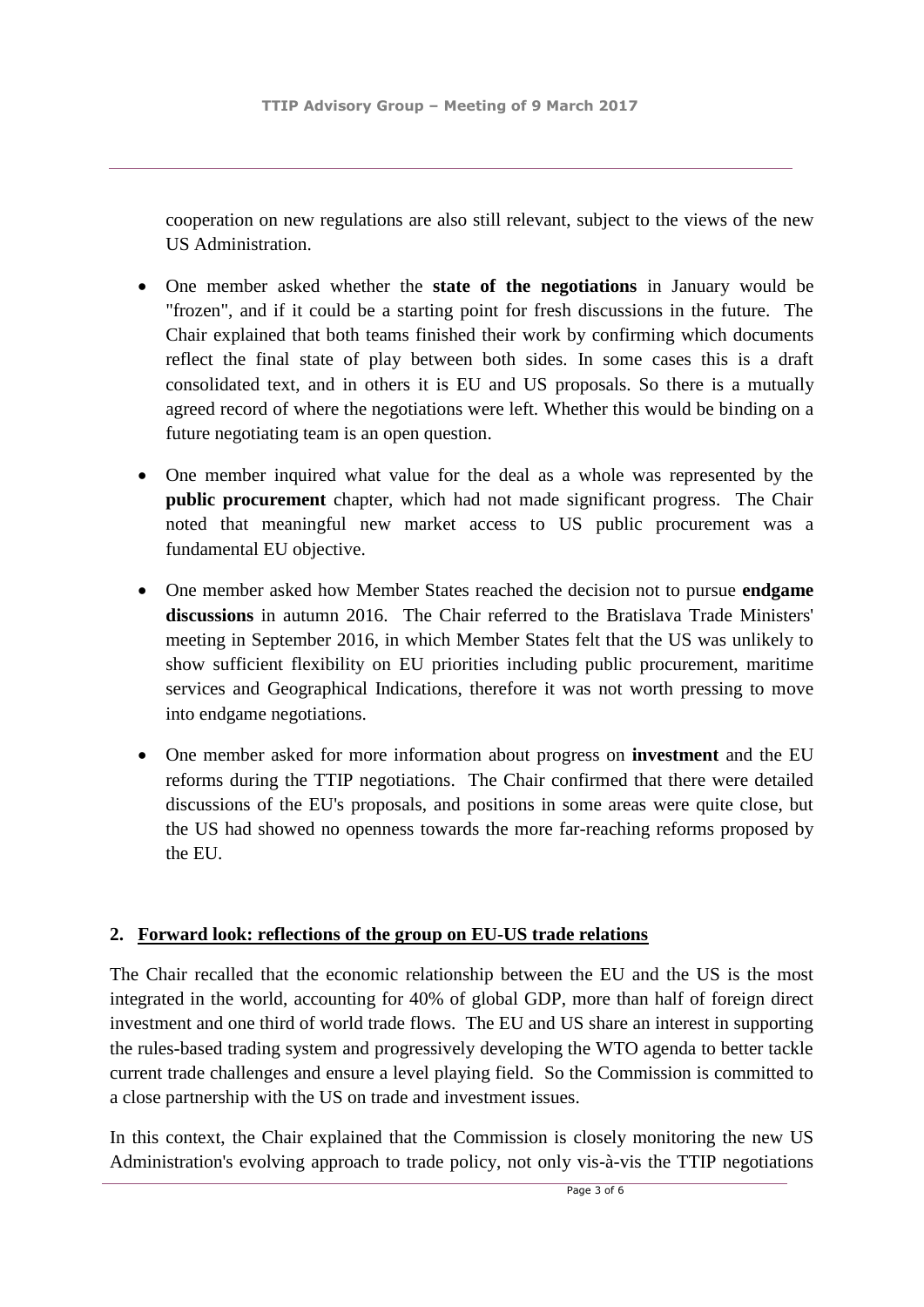but also in relation to the WTO, other bilateral deals or negotiations such as NAFTA, and trade defence. Signals from Congress in relation to potential US policy decisions on tax and other areas which may affect trade are also being followed. The Commission hopes to develop a positive transatlantic trade agenda: there is no reason for EU-US cooperation to stop while TTIP is on hold.

The following points were raised in discussion:

- One member asked for more information on the **different roles of US government departments on trade policy**. The Chair said that it is likely that USTR will remain the primary authority for trade negotiations in the US system. The Commerce Secretary and key advisors in the White House are also likely to have influence.
- Two members noted the value of work done in the TTIP negotiations, in particular on **regulatory cooperation in sectors** and on the **SME chapter**, and asked how this could be taken forward, for example in other agreements with other countries. The Chair agreed that the work on the SME chapter should definitely serve as a model for the new generation of EU trade agreements, and it could also help to inform initiatives in the WTO. Transparency, for example via websites with information on regulatory measures, is especially important. On regulatory cooperation, the Chair reiterated that some cooperation work with the US can continue outside the framework of trade negotiations.
- One member asked how **WTO commitments** could be enforced in the US. The Chair explained that WTO rules are not directly applicable in US or indeed in EU. Breaches of commitments can only be tackled through intergovernmental dispute settlement. Sometimes courts may try to interpret US law in a way compatible with WTO law, but if Congress decides to do something contrary, then it is necessary to seek redress through the WTO dispute settlement system. The EU has not hesitated to do so in the past, and ongoing disputes such as Boeing-Airbus have not affected positive EU-US cooperation in other areas.
- Two members supported the Chair's comments regarding the importance of the EU-US trade relationship and felt that the EU should be sending strong signals about the value of the **rules-based trading system**. The Chair made clear that the EU does not hesitate to make clear its position on the importance of the WTO, among other issues, through all appropriate channels, and the Commission also coordinates its actions with Member States. Before the new USTR is appointed it is difficult to assess how much time it will take to review US interests in multilateral trade policy. Meanwhile the US is not the only area of interest for the EU's trade policy: the Commission is already working with other WTO members in preparation for this year's WTO Ministerial in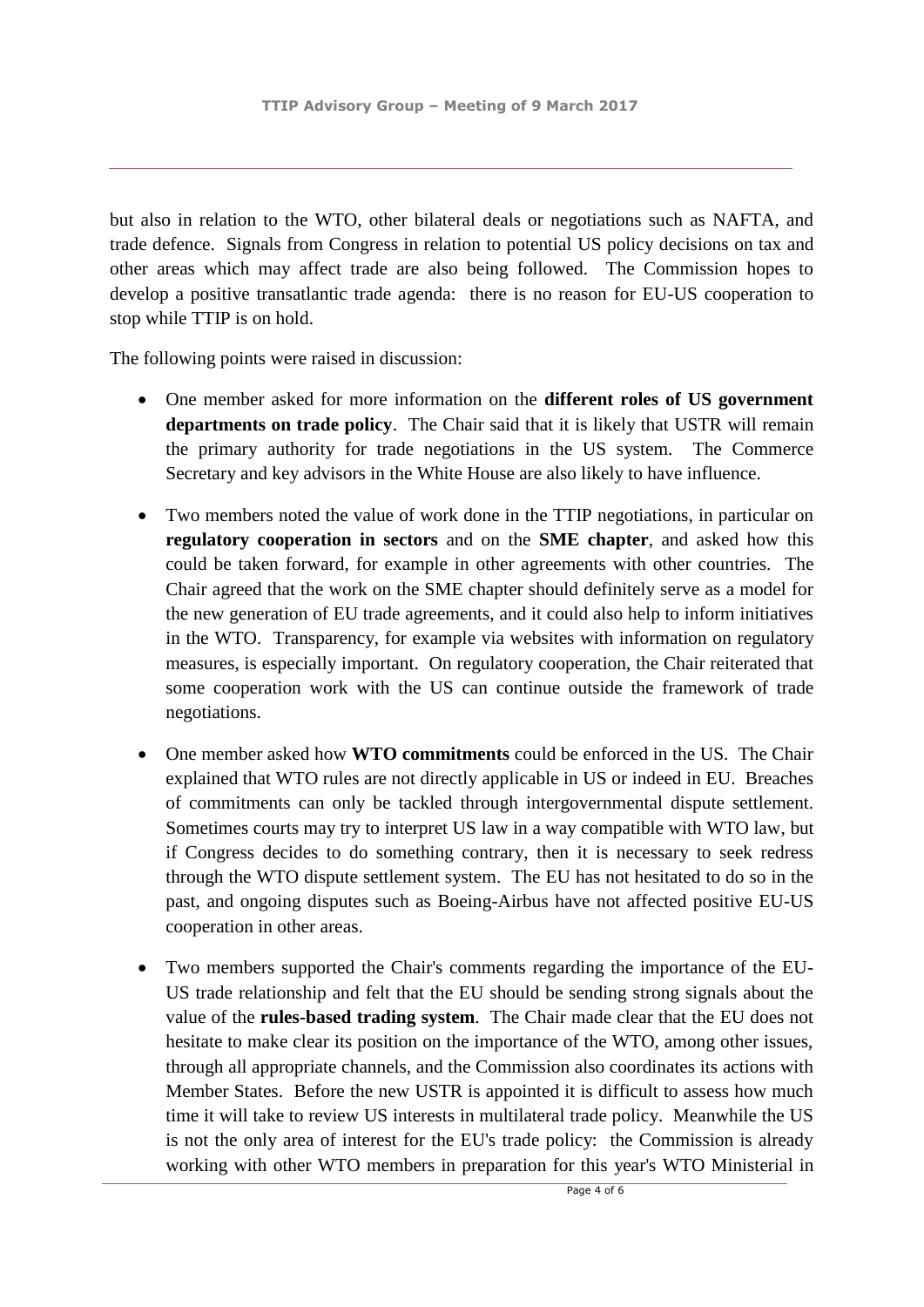Buenos Aires, for example, and is pursuing an active agenda of bilateral trade negotiations.

- Some members inquired about the **future role of the TTIP Advisory Group**. One noted that the example of openness set by the group in relation to the TTIP negotiations is a welcome precedent for future negotiations, in particular as regards access to documents. The review of the Trade for All strategy this year is a key moment for the Commission's transparency policy. The Chair explained that the group's mandate is linked to TTIP. Without any activity on TTIP then it does not make sense to keep meeting. Today is therefore the last meeting of the group for the foreseeable future. Meanwhile, the Commission is considering how to improve its engagement with civil society. Several important trade policy issues are coming up over the next year and effective consultation will be essential.
- One member asked for an update on the **Transatlantic Economic Council (TEC)**. The Chair confirmed that the TEC has continued to work at senior officials level during the TTIP negotiations. A report of the most recent meeting is available online<sup>2</sup>. Some stakeholders think that the TEC format should now be re-launched at political level. It is premature to do so before the new US Administration is properly in place, in particular at the regulators' level. The Commission is open to ideas on how to make good use of the TEC structure.
- One member asked whether the "multi-speed Europe" option outlined in the **White Paper on the Future of Europe<sup>3</sup>** would affect trade negotiations. The Chair said that trade cannot be developed at different speeds: it is a core EU competence applying to all Member States. Whether trade agreements should be EU-only or should include Member State competences depends on the upcoming ECJ ruling, which will help to clarify future options.

**.** 

<sup>2</sup> <http://trade.ec.europa.eu/doclib/press/index.cfm?id=1591>

<sup>&</sup>lt;sup>3</sup> [https://ec.europa.eu/commission/white-paper-future-europe-reflections-and-scenarios-eu27\\_en](https://ec.europa.eu/commission/white-paper-future-europe-reflections-and-scenarios-eu27_en)